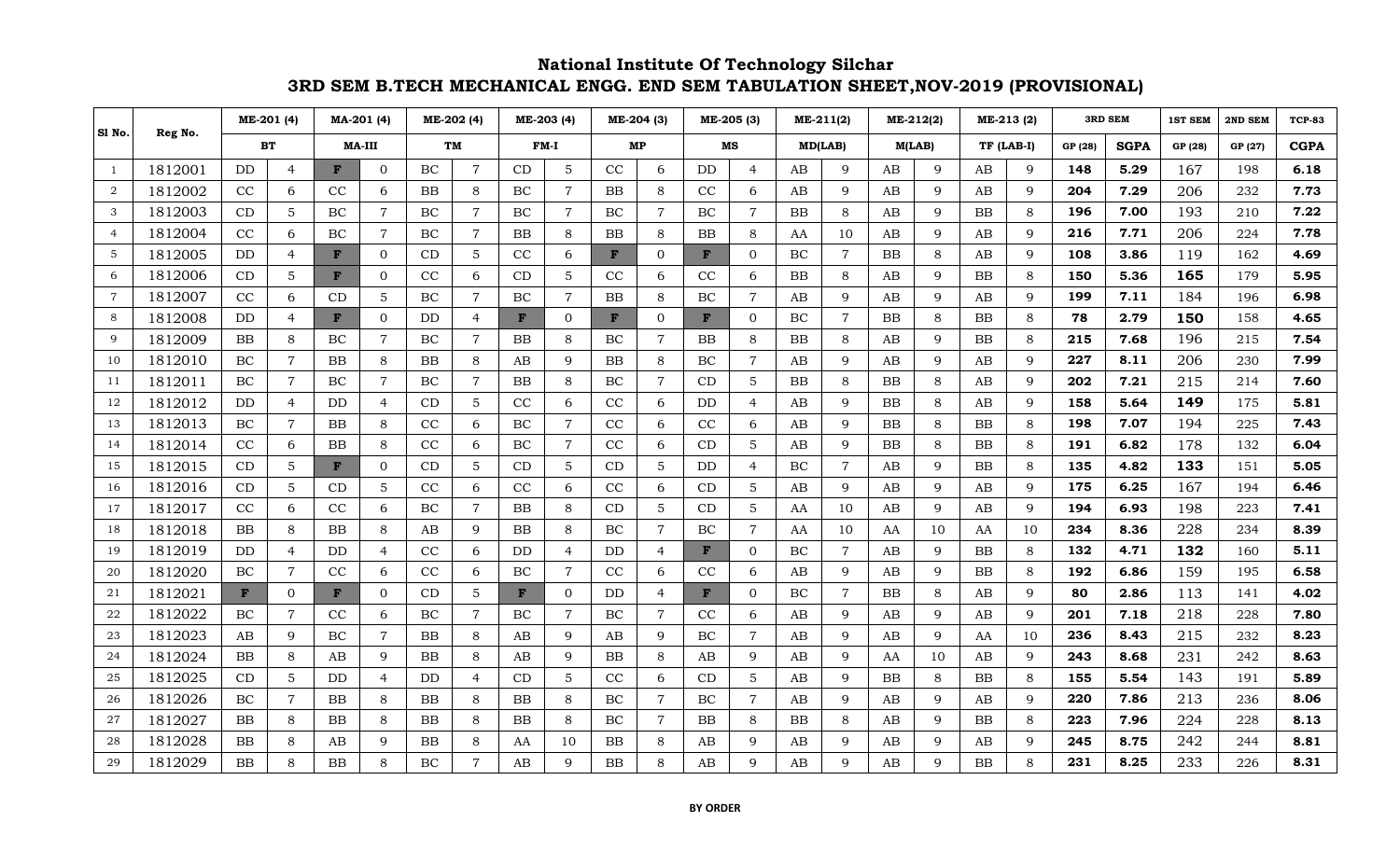|        |         |              | ME-201 (4)     |           | MA-201 (4)     |           | ME-202 (4)     |           | ME-203 (4)     |            | ME-204 (3)      |             | ME-205 (3)     |           | ME-211(2)      |             | ME-212(2)    |            | ME-213 (2)  |         | <b>3RD SEM</b> | 1ST SEM | 2ND SEM | <b>TCP-83</b> |
|--------|---------|--------------|----------------|-----------|----------------|-----------|----------------|-----------|----------------|------------|-----------------|-------------|----------------|-----------|----------------|-------------|--------------|------------|-------------|---------|----------------|---------|---------|---------------|
| Sl No. | Reg No. |              | ВT             |           | MA-III         |           | TM             |           | FM-I           |            | МP              |             | MS             |           | MD(LAB)        | M(LAB)      |              | TF (LAB-I) |             | GP (28) | <b>SGPA</b>    | GP (28) | GP (27) | <b>CGPA</b>   |
| 30     | 1812030 | BC           | $\overline{7}$ | BC        | $\overline{7}$ | $\rm BC$  | $\overline{7}$ | <b>BB</b> | 8              | ${\bf BB}$ | 8               | BC          | $\overline{7}$ | AB        | 9              | AB          | 9            | ${\bf BB}$ | 8           | 213     | 7.61           | 204     | 221     | 7.69          |
| 31     | 1812031 | BB           | 8              | CC        | 6              | <b>BC</b> | $\overline{7}$ | BC        | $\overline{7}$ | BC         | $\overline{7}$  | CD          | 5              | BB        | 8              | AB          | $\mathbf{Q}$ | AB         | 9           | 200     | 7.14           | 204     | 205     | 7.34          |
| 32     | 1812032 | F            | 0              | W         | <b>FALSE</b>   | DD        | $\overline{4}$ | DD        | $\overline{4}$ | CC         | 6               | F           | $\mathbf{0}$   | BC        | $\overline{7}$ | <b>BB</b>   | 8            | BB         | 8           | 96      | 3.43           | 156     | 163     | 5.00          |
| 33     | 1812033 | CC           | 6              | AB        | 9              | AB        | 9              | BB        | 8              | BB         | 8               | BС          | 7              | AB        | 9              | AВ          | 9            | AA         | 10          | 229     | 8.18           | 232     | 230     | 8.33          |
| 34     | 1812034 | DD           | $\overline{4}$ | CD        | 5              | <b>BB</b> | 8              | $\rm CC$  | 6              | BC         | $\overline{7}$  | CD          | $\overline{5}$ | BB        | 8              | AB          | 9            | AB         | 9           | 180     | 6.43           | 181     | 201     | 6.77          |
| 35     | 1812036 | DD.          | $\overline{4}$ | F         | $\Omega$       | CC        | 6              | CD        | 5              | CC         | 6               | CC          | 6              | <b>BB</b> | 8              | AВ          | 9            | AB         | 9           | 148     | 5.29           | 162     | 196     | 6.10          |
| 36     | 1812037 | $\mathbf{F}$ | 0              | F         | $\Omega$       | <b>BC</b> | $\overline{7}$ | DD        | $\overline{4}$ | CD         | 5               | CD          | 5              | BC        | $\overline{7}$ | AВ          | $\mathbf{Q}$ | AB         | 9           | 124     | 4.43           | 158     | 210     | 5.93          |
| 37     | 1812038 | DD           | $\overline{4}$ | DD        | $\overline{4}$ | BC        | $\overline{7}$ | BC        | $\overline{7}$ | BC         | $\overline{7}$  | CD          | 5              | AB        | 9              | AB          | 9            | AB         | 9           | 178     | 6.36           | 178     | 179     | 6.45          |
| 38     | 1812039 | BB           | 8              | BC        | $\overline{7}$ | CC        | 6              | $\rm BC$  | $\overline{7}$ | $\rm BC$   | $\overline{7}$  | CD          | 5              | BC        | $\overline{7}$ | $_{\rm BB}$ | 8            | BB         | 8           | 194     | 6.93           | 190     | 193     | 6.95          |
| 39     | 1812040 | DD.          | $\overline{4}$ | F         | $\Omega$       | CD        | 5              | DD        | $\overline{4}$ | <b>DD</b>  | $\overline{4}$  | F           | $\Omega$       | BC        | $\overline{7}$ | BB          | 8            | AB         | 9           | 112     | 4.00           | 115     | 155     | 4.60          |
| 40     | 1812041 | AB           | 9              | <b>BB</b> | 8              | <b>BB</b> | 8              | AA        | 10             | AB         | 9               | BB          | 8              | AB        | 9              | AB          | $\mathbf{Q}$ | AB         | 9           | 245     | 8.75           | 225     | 238     | 8.53          |
| 41     | 1812042 | $\rm BC$     | $\overline{7}$ | BB        | 8              | BB        | 8              | BB        | 8              | $\rm BC$   | $\overline{7}$  | CC          | 6              | $\rm BC$  | $\overline{7}$ | AВ          | 9            | AB         | 9           | 213     | 7.61           | 204     | 220     | 7.67          |
| 42     | 1812043 | CC           | 6              | <b>BB</b> | 8              | BC        | $\overline{7}$ | BC        | $\overline{7}$ | <b>BB</b>  | 8               | CD          | 5              | AB        | $\mathbf Q$    | AB          | $\mathbf{Q}$ | AB         | 9           | 205     | 7.32           | 186     | 235     | 7.54          |
| 43     | 1812044 | CD           | 5              | DD        | $\overline{4}$ | <b>BC</b> | $\overline{7}$ | CC        | 6              | CC         | 6               | DD          | 4              | BC        | $\overline{7}$ | <b>BB</b>   | 8            | BB         | 8           | 164     | 5.86           | 186     | 189     | 6.49          |
| 44     | 1812045 | DD.          | 4              | F         | $\Omega$       | CC        | 6              | DD        | $\overline{4}$ | <b>DD</b>  | $\overline{4}$  | F           | $\Omega$       | BC        | $\overline{7}$ | ΒB          | 8            | <b>BB</b>  | 8           | 114     | 4.07           | 158     | 133     | 4.88          |
| 45     | 1812046 | CC           | 6              | CC        | 6              | BC        | $\overline{7}$ | $\rm BC$  | $\overline{7}$ | BC         | $\overline{7}$  | $\mathbf F$ | $\mathbf{0}$   | BC        | $\overline{7}$ | AВ          | 9            | BB         | 8           | 173     | 6.18           | 166     | 202     | 6.52          |
| 46     | 1812047 | CD           | 5              | BC        | $\overline{7}$ | BC        | $\overline{7}$ | CC        | 6              | $\rm CC$   | 6               | DD          | 4              | BC        | $\overline{7}$ | <b>BB</b>   | 8            | AB         | 9           | 178     | 6.36           | 180     | 192     | 6.63          |
| 47     | 1812048 | <b>BB</b>    | 8              | <b>BB</b> | 8              | AB        | 9              | AB        | $\mathbf{Q}$   | BC         | $\overline{7}$  | AB          | 9              | AA        | 10             | AВ          | $\mathbf Q$  | AB         | 9           | 240     | 8.57           | 242     | 244     | 8.75          |
| 48     | 1812049 | CC           | 6              | DD        | $\overline{4}$ | BC        | $\overline{7}$ | CC        | 6              | CD         | 5               | CD          | 5              | AB        | 9              | AB          | $\mathbf{Q}$ | AB         | 9           | 176     | 6.29           | 203     | 205     | 7.04          |
| 49     | 1812050 | $\rm BC$     | $\overline{7}$ | CC        | 6              | $\rm BC$  | $\overline{7}$ | AB        | 9              | $\rm BC$   | $\overline{7}$  | BB          | 8              | AB        | 9              | AВ          | 9            | AB         | 9           | 215     | 7.68           | 209     | 224     | 7.81          |
| 50     | 1812052 | <b>DD</b>    | $\overline{4}$ | DD        | $\overline{4}$ | CC        | 6              | CD        | 5              | CD         | $5\phantom{.0}$ | F           | $\Omega$       | BB        | 8              | AB          | $\mathbf{Q}$ | AB         | 9           | 143     | 5.11           | 141     | 139     | 5.10          |
| 51     | 1812053 | CC           | 6              | BC        | $\overline{7}$ | BC        | $\overline{7}$ | BB        | 8              | BC         | $\overline{7}$  | BB          | 8              | AA        | 10             | AB          | $\mathbf{Q}$ | AB         | 9           | 213     | 7.61           | 197     | 218     | 7.57          |
| 52     | 1812054 | CC           | 6              | CC        | 6              | BC        | $\overline{7}$ | BB        | 8              | CC         | 6               | CD          | 5              | AB        | 9              | ΒB          | 8            | AB         | 9           | 193     | 6.89           | 197     | 208     | 7.20          |
| 53     | 1812055 | <b>BB</b>    | 8              | AB        | 9              | BB        | 8              | AB        | 9              | BC         | $\overline{7}$  | BB          | 8              | AA        | 10             | AВ          | 9            | AA         | 10          | 239     | 8.54           | 209     | 242     | 8.31          |
| 54     | 1812056 | <b>BC</b>    | $\overline{7}$ | CD        | 5              | CC        | 6              | CD        | 5              | CC         | 6               | CD          | 5              | $\rm BC$  | $\overline{7}$ | AB          | $\mathbf{Q}$ | AB         | 9           | 175     | 6.25           | 169     | 185     | 6.37          |
| 55     | 1812057 | CD           | 5              | BC        | $\overline{7}$ | <b>BB</b> | 8              | <b>BB</b> | 8              | BC         | $\overline{7}$  | BC          | $\overline{7}$ | BC        | $\overline{7}$ | AB          | $\mathbf{Q}$ | <b>BB</b>  | 8           | 202     | 7.21           | 198     | 211     | 7.36          |
| 56     | 1812058 | <b>BB</b>    | 8              | BC        | $\overline{7}$ | BB        | 8              | AB        | 9              | BC         | $\overline{7}$  | ΒB          | 8              | BC        | $\overline{7}$ | AB          | 9            | AB         | 9           | 223     | 7.96           | 200     | 222     | 7.77          |
| 57     | 1812059 | DD.          | 4              | CC        | 6              | CC        | 6              | DD        | $\overline{4}$ | DD         | 4               | F           | 0              | $\rm BC$  | $\overline{7}$ | AВ          | 9            | AB         | 9           | 142     | 5.07           | 119     | 192     | 5.46          |
| 58     | 1812060 | CD           | 5              | CD        | 5              | CC        | 6              | DD        | $\overline{4}$ | CD         | 5               | DD          |                | <b>BB</b> | 8              | AB          | $\mathbf Q$  | AB         | $\mathbf Q$ | 159     | 5.68           | 167     | 177     | 6.06          |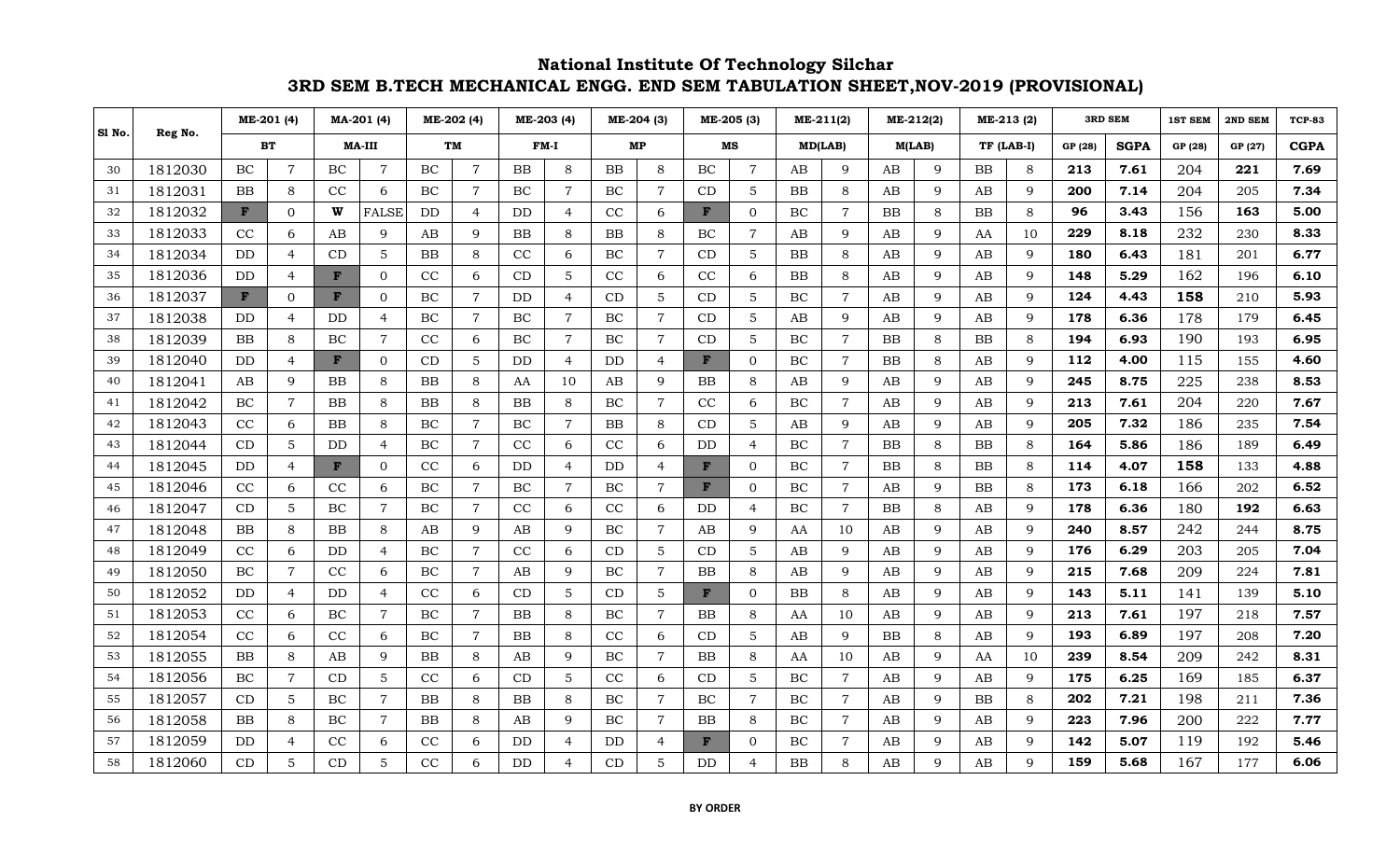|        |         |              | ME-201 (4)     |           | MA-201 (4)     |              | ME-202 (4)     |              | ME-203 (4)     |           | ME-204 (3)      |           | ME-205 (3)     |           | ME-211(2)      |             | ME-212(2)      |            | ME-213 (2)     |         | <b>3RD SEM</b> | 1ST SEM | 2ND SEM | <b>TCP-83</b> |
|--------|---------|--------------|----------------|-----------|----------------|--------------|----------------|--------------|----------------|-----------|-----------------|-----------|----------------|-----------|----------------|-------------|----------------|------------|----------------|---------|----------------|---------|---------|---------------|
| Sl No. | Reg No. | BT           |                |           | MA-III         |              | <b>TM</b>      |              | FM-I           |           | MP              |           | MS             |           | MD(LAB)        | M(LAB)      |                | TF (LAB-I) |                | GP (28) | <b>SGPA</b>    | GP (28) | GP (27) | <b>CGPA</b>   |
| 59     | 1812061 | CC           | 6              | DD        | 4              | CC           | 6              | CD           | 5              | CC        | 6               | CD        | 5              | BC        | $\overline{7}$ | BC.         | $\overline{7}$ | AA         | 10             | 165     | 5.89           | 147     | 175     | 5.87          |
| 60     | 1812062 | CC           | 6              | CC        | 6              | BB           | 8              | CD           | 5              | BC        | $\overline{7}$  | CC        | 6              | BC        | $\overline{7}$ | BB          | 8              | AB         | 9              | 187     | 6.68           | 174     | 200     | 6.76          |
| 61     | 1812063 | BC           | $\overline{7}$ | CC        | 6              | BB           | 8              | <b>CD</b>    | 5              | BC        | $\overline{7}$  | BС        | 7              | $\rm BC$  | $\overline{7}$ | BC          | $\overline{7}$ | AB         | 9              | 192     | 6.86           | 172     | 205     | 6.86          |
| 62     | 1812064 | BB           | 8              | CC        | 6              | <b>BB</b>    | 8              | BB           | 8              | $\rm CC$  | 6               | CC        | 6              | BB        | 8              | BB          | 8              | AA         | 10             | 208     | 7.43           | 157     | 194     | 6.73          |
| 63     | 1812065 | CD           | 5              | CD        | 5              | CC           | 6              | DD           | $\overline{4}$ | CD        | 5               | CD        | 5              | <b>BB</b> | 8              | AB          | 9              | <b>BB</b>  | 8              | 160     | 5.71           | 127     | 143     | 5.18          |
| 64     | 1812066 | <b>BB</b>    | 8              | <b>BB</b> | 8              | <b>BB</b>    | 8              | BB           | 8              | AB        | 9               | BС        | $\overline{7}$ | AB        | 9              | AB          | 9              | AA         | 10             | 232     | 8.29           | 223     | 247     | 8.46          |
| 65     | 1812067 | BC           | 7              | CC        | 6              | CD           | 5              | DD           | $\overline{4}$ | F         | $\mathbf{0}$    | DD        | 4              | AB        | 9              | ΒB          | 8              | AB         | 9              | 152     | 5.43           | 155     | 171     | 5.76          |
| 66     | 1812068 | <b>DD</b>    | 4              | DD        | $\overline{4}$ | CC           | 6              | CD           | 5              | CC        | 6               | CC        | 6              | <b>BB</b> | 8              | AB          | $\mathbf{Q}$   | AB         | 9              | 164     | 5.86           | 173     | 174     | 6.16          |
| 67     | 1812069 | <b>BB</b>    | 8              | CD        | 5              | BC           | $\overline{7}$ | CC           | 6              | BC        | $\overline{7}$  | CC        | 6              | AB        | 9              | BB          | 8              | <b>BB</b>  | 8              | 193     | 6.89           | 197     | 212     | 7.25          |
| 68     | 1812070 | BC           | $\overline{7}$ | CD        | 5              | BB           | 8              | CC           | 6              | BC        | $\overline{7}$  | CC        | 6              | AA        | 10             | AВ          | $\mathbf{Q}$   | AA         | 10             | 201     | 7.18           | 170     | 173     | 6.55          |
| 69     | 1812071 | AB           | 9              | AB        | 9              | AB           | 9              | <b>BB</b>    | 8              | BB        | 8               | CC        | 6              | BB        | 8              | AB          | $\mathbf{Q}$   | AA         | 10             | 236     | 8.43           | 222     | 247     | 8.49          |
| 70     | 1812072 | CD           | 5              | F         | $\mathbf{0}$   | CD           | 5              | DD           | $\overline{4}$ | <b>DD</b> | $\overline{4}$  | CD        | 5              | BC        | $\overline{7}$ | AB          | 9              | AB         | 9              | 133     | 4.75           | 139     | 165     | 5.27          |
| 71     | 1812073 | BC           | $\overline{7}$ | CC        | 6              | BC           | $\overline{7}$ | BC           | 7              | CC        | 6               | BС        | 7              | AB        | 9              | AA          | 10             | AB         | 9              | 203     | 7.25           | 208     | 235     | 7.78          |
| 72     | 1812074 | CD           | 5              | CD        | 5              | BC           | $\overline{7}$ | DD           | $\overline{4}$ | CD        | $\overline{5}$  | DD        | $\overline{4}$ | BC        | $\overline{7}$ | BB          | 8              | AA         | 10             | 161     | 5.75           | 166     | 170     | 5.99          |
| 73     | 1812075 | F            | 0              | F         | $\Omega$       | DD           | $\overline{4}$ | $\mathbf{F}$ | $\Omega$       | <b>DD</b> | $\overline{4}$  | <b>DD</b> | 4              | BC        | $\overline{7}$ | $\rm BC$    | $\overline{7}$ | <b>BB</b>  | 8              | 84      | 3.00           | 85      | 106     | 3.31          |
| 74     | 1812076 | CD           | 5              | DD        | 4              | CC           | 6              | CD           | 5              | CD        | 5               | BC        | $\overline{7}$ | AA        | 10             | CC          | 6              | AB         | 9              | 166     | 5.93           | 172     | 185     | 6.30          |
| 75     | 1812077 | BC           | $\overline{7}$ | CD        | 5              | CC           | 6              | CC           | 6              | CD        | $5\phantom{.0}$ | <b>CD</b> | 5              | BB        | 8              | BC          | $\overline{7}$ | AB         | 9              | 174     | 6.21           | 183     | 198     | 6.69          |
| 76     | 1812078 | AB           | 9              | AA        | 10             | AB           | 9              | AB           | $\mathbf{Q}$   | BB        | 8               | CC        | 6              | BB        | 8              | AA          | 10             | AB         | 9              | 244     | 8.71           | 246     | 236     | 8.75          |
| 77     | 1812079 | <b>BB</b>    | 8              | BC        | $\overline{7}$ | BC           | $\overline{7}$ | CD           | .5             | CC        | 6               | BС        | $\overline{7}$ | <b>BB</b> | 8              | <b>BB</b>   | 8              | AA         | 10             | 199     | 7.11           | 220     | 231     | 7.83          |
| 78     | 1812080 | BC           | $\overline{7}$ | CC        | 6              | BC           | $\tau$         | DD           | $\overline{4}$ | DD        | 4               | CD        | 5              | BC        | $\overline{7}$ | ВC          | 7              | BC         | $\overline{7}$ | 165     | 5.89           | 180     | 170     | 6.20          |
| 79     | 1812081 | CD           | 5              | CD        | 5              | CC           | 6              | CD           | 5              | CD        | $5\phantom{.0}$ | BС        | 7              | AA        | 10             | AB          | 9              | AB         | 9              | 176     | 6.29           | 172     | 187     | 6.45          |
| 80     | 1812082 | $\rm BC$     | $\overline{7}$ | BB        | 8              | $\rm BC$     | $\overline{7}$ | AB           | $\mathbf{Q}$   | BB        | 8               | BC        | $\overline{7}$ | BB        | 8              | AB          | $\mathbf{Q}$   | AA         | 10             | 223     | 7.96           | 230     | 241     | 8.36          |
| 81     | 1812083 | F            | 0              | F         | $\Omega$       | $\mathbf{F}$ | $\Omega$       | $\mathbf{F}$ | $\Omega$       | <b>DD</b> | $\overline{4}$  | F         | $\Omega$       | BC        | $\overline{7}$ | BC          | $\overline{7}$ | BC         | $\overline{7}$ | 54      | 1.93           | 78      | 84      | 2.60          |
| 82     | 1812084 | <b>BB</b>    | 8              | BC        | 7              | BB           | 8              | CD           | 5              | CC        | 6               | CC        | 6              | AB        | 9              | ΒB          | 8              | AB         | 9              | 200     | 7.14           | 201     | 224     | 7.53          |
| 83     | 1812086 | BC           | $\overline{7}$ | CC        | 6              | CC           | 6              | BC           | $\overline{7}$ | CC        | 6               | BC        | $\overline{7}$ | BB        | 8              | $_{\rm BB}$ | 8              | AB         | 9              | 193     | 6.89           | 187     | 212     | 7.13          |
| 84     | 1812087 | AB           | 9              | AA        | 10             | BC           | $\overline{7}$ | <b>BB</b>    | 8              | BC        | $\overline{7}$  | CD        | 5              | <b>BB</b> | 8              | BB          | 8              | AB         | 9              | 222     | 7.93           | 221     | 243     | 8.27          |
| 85     | 1812088 | AB           | 9              | AB        | 9              | BB           | 8              | AB           | 9              | <b>BB</b> | 8               | CD        | 5              | BB        | 8              | AB          | 9              | AB         | 9              | 231     | 8.25           | 219     | 232     | 8.22          |
| 86     | 1812089 | $\mathbf{F}$ | 0              | F         | $\overline{0}$ | F            | $\mathbf{0}$   | F            | $\overline{0}$ | DD        | 4               | F         | 0              | BB        | 8              | BC          | 7              | <b>BB</b>  | 8              | 58      | 2.07           | 70      | 119     | 2.98          |
| 87     | 1812090 | CC           | 6              | CC        | 6              | CC           | 6              | BC           |                | CD        | 5               | CC        | 6              | <b>BB</b> | 8              | BB          |                | <b>BB</b>  | 8              | 181     | 6.46           | 181     | 216     | 6.96          |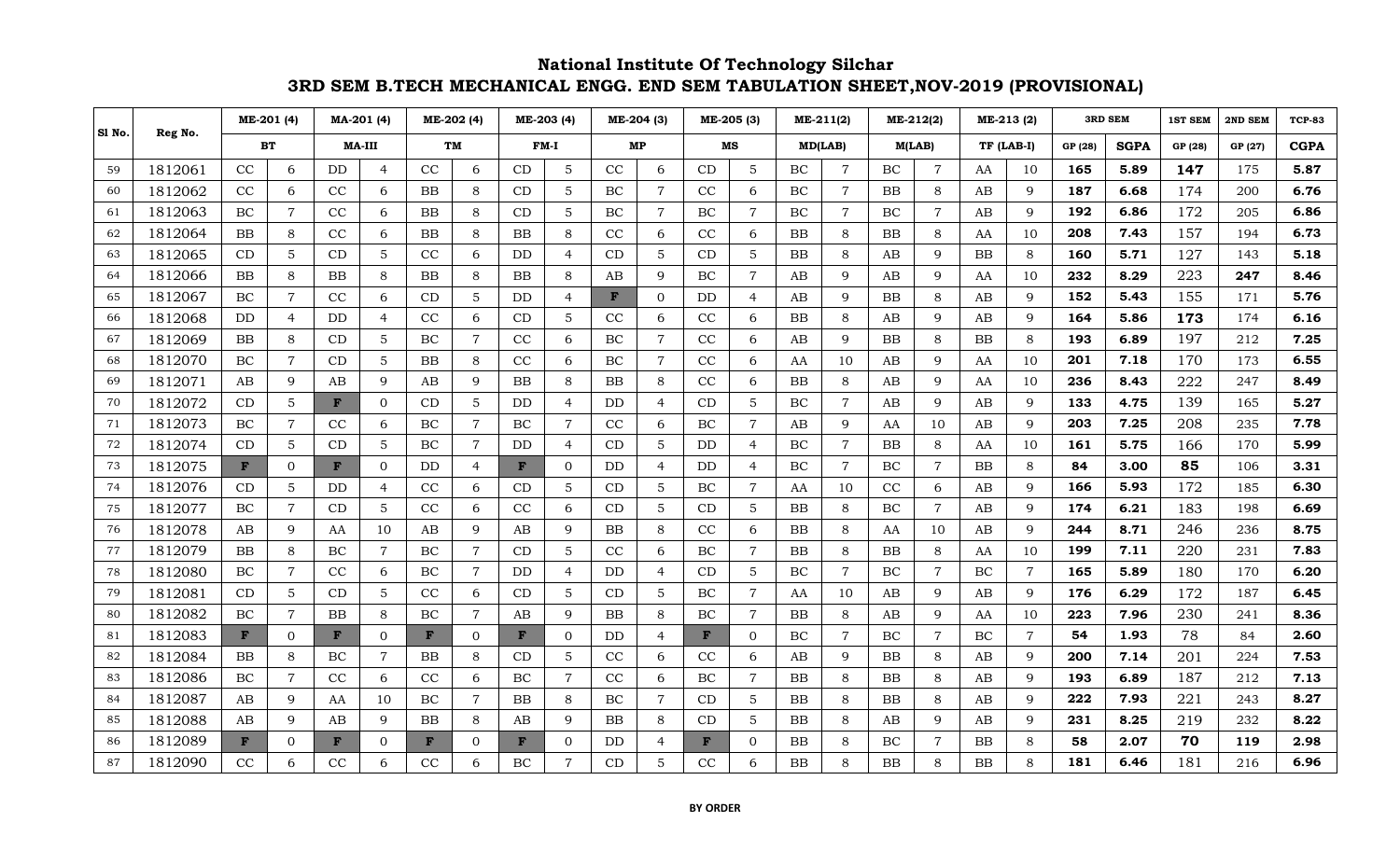|        |         |              | ME-201 (4)     |              | MA-201 (4)     |           | ME-202 (4)     |              | ME-203 (4)     |          | ME-204 (3)      |    | ME-205 (3)     |           | ME-211(2)      |           | ME-212(2)    |            | ME-213 (2)     |         | <b>3RD SEM</b> | 1ST SEM | 2ND SEM | <b>TCP-83</b> |
|--------|---------|--------------|----------------|--------------|----------------|-----------|----------------|--------------|----------------|----------|-----------------|----|----------------|-----------|----------------|-----------|--------------|------------|----------------|---------|----------------|---------|---------|---------------|
| Sl No. | Reg No. |              | ВT             |              | MA-III         |           | TM             |              | $FM-I$         |          | МP              |    | MS             |           | MD(LAB)        | M(LAB)    |              | TF (LAB-I) |                | GP (28) | <b>SGPA</b>    | GP (28) | GP (27) | <b>CGPA</b>   |
| 88     | 1812091 | CC           | 6              | CC           | 6              | CC        | 6              | CD           | 5              | CC       | 6               | BC | 7              | AB        | 9              | AA        | 10           | AA         | 10             | 189     | 6.75           | 170     | 187     | 6.58          |
| 89     | 1812092 | <b>BB</b>    | 8              | CC           | 6              | BC        | $\overline{7}$ | CD           | 5              | CC       | 6               | CD | 5              | AB        | 9              | AA        | 10           | AA         | 10             | 195     | 6.96           | 158     | 177     | 6.39          |
| 90     | 1812093 | CC           | 6              | CC           | 6              | BC        | $\overline{7}$ | <b>CD</b>    | 5              | $\rm CC$ | 6               | CC | 6              | BB        | 8              | AВ        | 9            | AB         | 9              | 184     | 6.57           | 192     | 200     | 6.94          |
| 91     | 1812094 | CC           | 6              | W            | <b>FALSE</b>   | BC        | $\overline{7}$ | CD           | 5              | CD       | 5               | F  | $\mathbf{0}$   | BC        | $\overline{7}$ | AВ        | 9            | AB         | 9              | 137     | 4.89           | 151     | 165     | 5.46          |
| 92     | 1812095 | $\mathbf{F}$ | 0              | W            | <b>FALSE</b>   | <b>DD</b> | $\overline{4}$ | F            | $\mathbf{0}$   | F        | $\mathbf{0}$    | F  | 0              | CD        | 5              | AB        | 9            | BC         | $\overline{7}$ | 58      | 2.07           | 75      | 155     | 3.47          |
| 93     | 1812096 | CC           | 6              | BC           | $\overline{7}$ | BC        | $\overline{7}$ | BC           | 7              | CC       | 6               | BC | 7              | <b>BB</b> | 8              | AA        | 10           | AB         | 9              | 201     | 7.18           | 143     | 196     | 6.51          |
| 94     | 1812097 | AB           | 9              | BC           | $\overline{7}$ | BB        | 8              | BB           | 8              | BB       | 8               | ΒB | 8              | AA        | 10             | AA        | 10           | AA         | 10             | 236     | 8.43           | 228     | 229     | 8.35          |
| 95     | 1812098 | AB           | 9              | BC           | $\overline{7}$ | <b>BB</b> | 8              | <b>BB</b>    | 8              | BC       | $\overline{7}$  | CC | 6              | AB        | 9              | AA        | 10           | AA         | 10             | 225     | 8.04           | 233     | 223     | 8.20          |
| 96     | 1812099 | CC           | 6              | DD           | $\overline{4}$ | CC        | 6              | CD           | 5              | CC       | 6               | DD | 4              | <b>BB</b> | 8              | AB        | 9            | AB         | 9              | 166     | 5.93           | 159     | 192     | 6.23          |
| 97     | 1812100 | BC           | $\overline{7}$ | BC           | $\overline{7}$ | BB        | 8              | CC           | -6             | CD       | 5               | CC | 6              | AB        | 9              | AA        | 10           | AB         | 9              | 201     | 7.18           | 177     | 208     | 7.06          |
| 98     | 1812101 | AB           | 9              | BC           | $\overline{7}$ | BC        | $\overline{7}$ | <b>BB</b>    | 8              | CC       | 6               | CC | 6              | <b>BB</b> | 8              | AB        | 9            | AA         | 10             | 214     | 7.64           | 183     | 209     | 7.30          |
| 99     | 1812102 | $\mathbf{F}$ | 0              | W            | <b>FALSE</b>   | DD        | $\overline{4}$ | F            | $\mathbf 0$    | F        | $\mathbf{0}$    | DD | 4              | CD        | 5              | AВ        | 9            | AB         | 9              | 74      | 2.64           | 72      | 97      | 2.93          |
| 100    | 1812103 | BB           | 8              | BC           | $\overline{7}$ | BC        | $\overline{7}$ | CC           | 6              | BC       | $\overline{7}$  | CC | 6              | <b>BB</b> | 8              | AB        | $\mathbf{Q}$ | AB         | 9              | 203     | 7.25           | 169     | 197     | 6.86          |
| 101    | 1812104 | BC           | $\overline{7}$ | BC           | $\overline{7}$ | <b>BC</b> | $\overline{7}$ | CC           | 6              | DD       | $\overline{4}$  | CD | 5              | ΒB        | 8              | AB        | 9            | AB         | 9              | 187     | 6.68           | 154     | 171     | 6.17          |
| 102    | 1812105 | $\mathbf{F}$ | 0              | $\mathbf{F}$ | $\mathbf{0}$   | CC        | 6              | $\mathbf{F}$ | $\overline{0}$ | DD       | $\overline{4}$  | DD | 4              | CC        | 6              | AВ        | $\mathbf Q$  | BB         | 8              | 94      | 3.36           | 126     | 129     | 4.20          |
| 103    | 1812106 | <b>BC</b>    | $\overline{7}$ | CD           | 5              | BC        | $\overline{7}$ | CD           | 5              | CD       | $5\phantom{.0}$ | CD | 5              | <b>BB</b> | 8              | <b>BB</b> | 8            | AB         | 9              | 176     | 6.29           | 142     | 150     | 5.64          |
| 104    | 1812107 | <b>BB</b>    | 8              | <b>BB</b>    | 8              | BC        | $\overline{7}$ | BC           | $\overline{7}$ | BC       | $\overline{7}$  | DD | 4              | BC        | $\overline{7}$ | AВ        | 9            | <b>BB</b>  | 8              | 201     | 7.18           | 186     | 180     | 6.83          |
| 105    | 1812108 | <b>BB</b>    | 8              | BC           | $\overline{7}$ | CC        | 6              | BC           | $\overline{7}$ | BC       | $\overline{7}$  | CC | 6              | BC        | $\overline{7}$ | AA        | 10           | AB         | 9              | 203     | 7.25           | 198     | 207     | 7.33          |
| 106    | 1812109 | CD           | 5              | CD           | 5              | BC        | $\overline{7}$ | DD           | $\overline{4}$ | CD       | $5\phantom{.0}$ | CD | 5              | $\rm BC$  | $\overline{7}$ | AA        | 10           | AB         | 9              | 166     | 5.93           | 160     | 180     | 6.10          |
| 107    | 1812110 | CD           | 5              | DD           | 4              | CC        | 6              | $\mathbf{F}$ | $\overline{0}$ | CD       | 5               | F  | $\overline{0}$ | BB        | 8              | AВ        | 9            | AB         | 9              | 127     | 4.54           | 145     | 142     | 4.99          |
| 108    | 1812111 | CD           | 5              | CD           | 5              | CD        | 5              | CD           | 5              | DD       | $\overline{4}$  | F  | $\Omega$       | CC        | 6              | AB        | 9            | <b>BB</b>  | 8              | 138     | 4.93           | 120     | 100     | 4.31          |
| 109    | 1812112 | $\mathbf{F}$ | $\overline{0}$ | F            | $\mathbf{0}$   | DD        | $\overline{4}$ | F            | $\overline{0}$ | F        | $\mathbf{0}$    | CD | 5              | BC        | $\overline{7}$ | AВ        | $\mathbf{Q}$ | AB         | 9              | 81      | 2.89           | 128     | 147     | 4.29          |
| 110    | 1812113 | CC           | 6              | CD           | 5              | CC        | 6              | DD           | $\overline{4}$ | CC       | 6               | CD | 5              | BC        | $\overline{7}$ | AA        | 10           | AB         | 9              | 169     | 6.04           | 138     | 165     | 5.69          |
| 111    | 1812114 | F            | $\Omega$       | F            | $\Omega$       | CD        | 5              | F            | $\Omega$       | F        | $\mathbf{0}$    | CD | 5              | BB        | 8              | AВ        | 9            | AA         | 10             | 89      | 3.18           | 116     | 145     | 4.22          |
| 112    | 1812115 | CC           | 6              | DD           | $\overline{4}$ | CC        | 6              | DD           | $\overline{4}$ | CD       | 5               | F  | $\Omega$       | CD        | 5              | AB        | $\mathbf Q$  | <b>BB</b>  | 8              | 139     | 4.96           | 148     | 165     | 5.45          |
| 113    | 1812116 | BB.          | 8              | BC           | $\overline{7}$ | <b>BB</b> | 8              | BC           |                | BC       | $\overline{7}$  | CC | 6              | BB        | 8              | AA        | 10           | AA         | 10             | 215     | 7.68           | 200     | 210     | 7.53          |
| 114    | 1812117 | DD.          | 4              | DD           | $\overline{4}$ | CC        | 6              | DD           | $\overline{4}$ | CC       | 6               | DD | 4              | <b>BB</b> | 8              | AB        | q            | AA         | 10             | 156     | 5.57           | 170     | 191     | 6.23          |
| 115    | 1812118 | BB           | 8              | BC           |                | AB        | $\mathbf{Q}$   | CC           | 6              | BC       | $\overline{7}$  | CC | 6              | AB        | 9              | AA        | 10           | AB         | 9              | 215     | 7.68           | 188     | 195     | 7.20          |